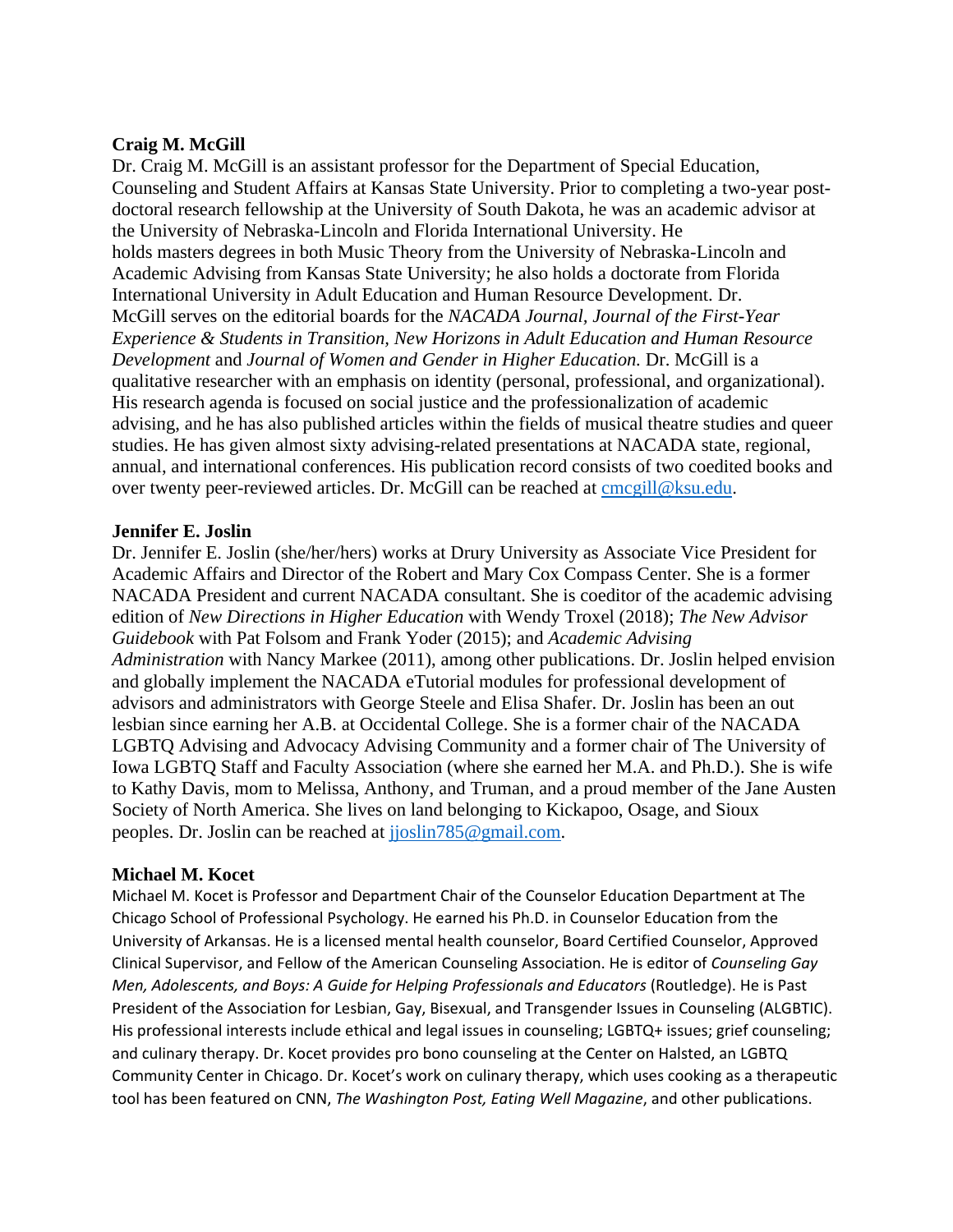### **Wendy Kay Schindler**

Wendy Kay Schindler (she/her) has 15+ years of experience as an Academic Advising and First Year Experience professional and is currently the Coordinator for TRIO Student Support Services at Northern Kentucky University. She earned her M.A. in Higher Education Administration from Saint Louis University in 2005. Wendy serves on the NACADA Council as an Advising Communities Division Representative (2020-2022) and is a former chairperson of the NACADA LGBTQA Advising and Advocacy Community (2014-2016). She is an experienced conference presenter, speaking on topics such as

LGBTQA allyhood, intersectionality, and fat liberation from her position as a White, cisgender woman who is fat, queer, able-bodied, middle-class, United States citizen by birth, and brain tumor survivor. Wendy and her husband live in northern KY (across the river from Cincinnati) with their rescue cats. She is a knitter and crafter, punk/goth enthusiast, gamer (video, board, and card), singer, cheese lover, and social justice warrior.

#### **Sarah E. Stevens**

Dr. Sarah E. Stevens is the Director of the Honors Program and Living Learning Communities at the University of Southern Indiana, where she was previously a director of advising. She is also a faculty member in Gender Studies. Dr. Stevens loves cats, chocolate, and coffee, and spends her free time making chain maille jewelry, painting, playing board games, and writing fantasy and science fiction. Check out the first book of her series, *Dark Moon Wolf*, if you like feminist werewolves. She's a geek, a social justice warrior, and a special snowflake.

#### **Pat Tetreault**

Pat Tetreault, Ph.D. is Director of the LGBTQA+ and Women's Centers at UNL. Pat is a member of ACPA and the Consortium for LGBT Resource Professionals in Higher Education, serves on numerous committees, and is a representative on the Chancellor's Commissions for the Status of Women and Gender & Sexual Identities. Pat has received numerous awards over the years, including ACPA's Research Recognition Award, the Commitment to Social Justice Education Award (LGBTQA+ Center), the LGBT Public Service Award, the Chancellor's awards for *Fulfilling the Dream,* Contributions to the Status of Women, and Outstanding Contributions to the GLBT Community. Recent publications include *Perceptions of Campus Climate (2013)*; the Nebraska section in *Proud Heritage: People, Issues, and Documents of the LGBT Experience (*2014*,* Vol. 3); and is coauthor of a chapter on Religious Freedom Restoration Acts in *LGBT Americans at Risk* (2018). Pat is a social justice advocate, a consultant, and has presented at regional, national, and international conferences.

#### **Aurélio Manuel Valente**

With twenty-five years of experience in student affairs, Aurélio Manuel Valente (pronouns: he/ him/ $\acute{e}$ l) currently serves as the vice president for student affairs and dean of students at National Louis University. Supporting LGBTQ+ students has been a consistent thread of his work in student affairs. He has served as a student organization advisor, advanced LGBTQ+ inclusive policies and practices, and given presentations focusing on LGBTQ+ student services. Dr.